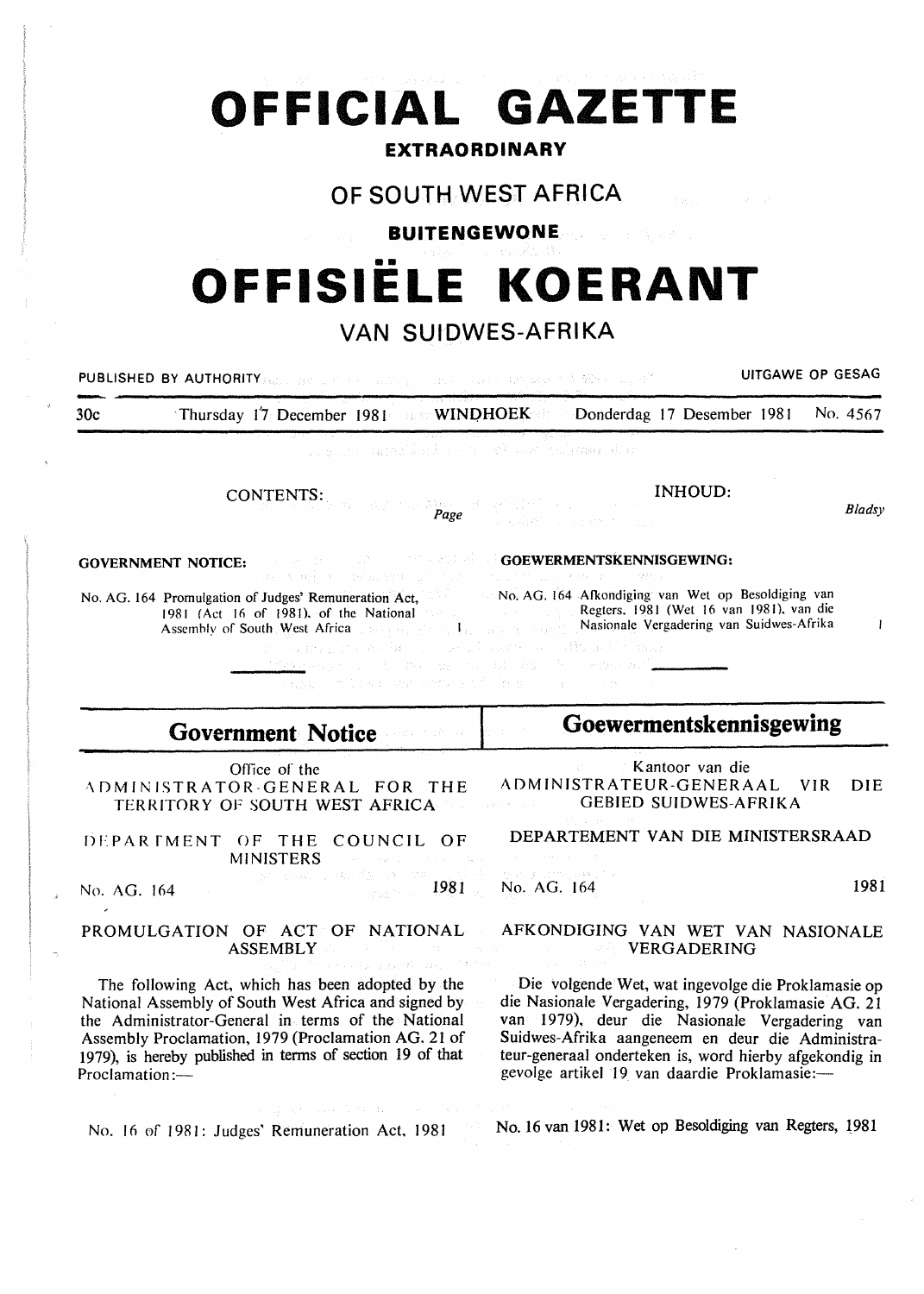#### Act No. 16, 1981 JUDGES' REMUNERATION ACT, 1981

*(English text signed bj the Administrator-General on 10 December 1981)* 

## **ACT**

an Alberta

To provide for the remuneration of judges of the Supreme Court of South West Africa, the granting of leave of absence and the payment of certain allowances to them, for the transport of such judges and the members of their families and for other incidental matters.

BE IT ENACTED by the National Assembly of South West Africa, as follows:-

Regulations.

Remuneration of judges. 1. (1) Any person who holds office, whether in an acting or permanent capacity, as judge president or judge of · the Supreme Court of South West Africa, shall be paid monthly in respect thereof a salary at the rate specified in the second column of the Schedule opposite the designation of the office in which he serves and, in addition to the allowances referred to in section 2, a non-taxable allowance at the rate of three thousand rand per annum.

> (2) Any salary and allowance referred to in subsection (I) shall be a charge on and payable out of the Central Revenue Fund.

> 2. (1) The Administrator-General may make regulations as to  $-$

- *(a)* the periods for which and the circumstances and conditions under which leave of absence may be granted to judges or acting judges;
- *(b)* the methods of transport of such judges and of judges on retirement from office, and of the members of the families and of the effects of judges or retired or deceased judges, the allowances to be paid to judges or acting judges in connection with transport, subsistence, entertainment or housing and the circumstances in which any such transport may be provided and any such allowances may be paid; and

**CONTRACTOR** 

*(c)* the allowances which may be paid to acting judges in connection with the maintenance by them of their practices as advocates.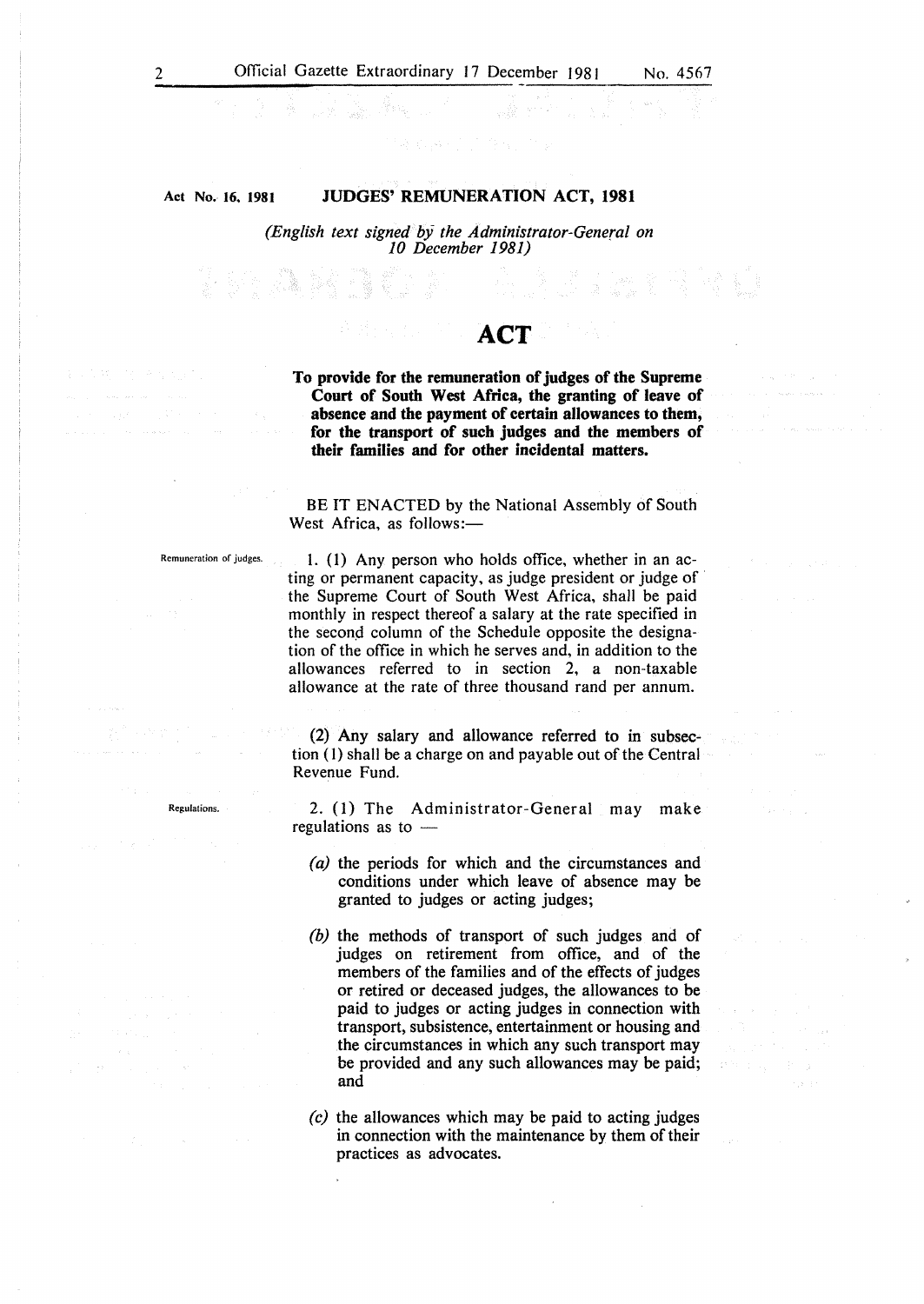#### WET OP BESOLDIGING VAN REGTERS, 1981 Wet No. 16, 1981

*(Engelse teks deur die Administrateur-generaal onderteken op 10 Desember 1981)* 

### WET

Om voorsiening te maak vir die besoldiging van regters van die Hooggeregshof van Suidwes-Afrika, die toestaan van verlof en die betaling van sekere toelaes aan bulle, vir die vervoer van sodanige regters en hul gesinslede en vir aangeleenthede wat daarmee in verband staan.

DAAR WORD BEPAAL deur die Nasionale Vergadering van Suidwes-Afrika, soos volg:-

1. (1) Aan 'n persoon wat die amp van regterpresident Besoldiging van regters. of regter van die Hooggeregsbof van Suidwes-Afrika beklee, betsy in 'n waarnemende of permanente boedanigbeid, word daar ten opsigte daarvan maandeliks 'n salaris betaal teen die skaal vermeld in die tweede kolom van die Bylae teenoor die naam van die amp waarin hy diens doen en, benewens die in artikel 2 bedoelde toelaes, 'n niebelasbare toelae teen die skaal van drieduisend rand per jaar.

(2) 'n In subartikel (1) bedoelde salaris en toelae is 'n las teen en word betaal uit die Sentrale Inkomstefonds.

2. (l) Die Administrateur-generaal kan regulasies uitvaardig met betrekking tot -

- *(a)* die tydperke waarvoor, die omstandighede waaronder en die voorwaardes waarop verlof aan regters of waarnemende regters toegestaan kan word;
- *(b)* die wyse van vervoer van sodanige regters en van regters by hul aftrede, en van die gesinslede en besittings van regters of afgetrede of afgestorwe regters, die toelaes betaalbaar aan regters of waarnemende regters in verband met vervoer, verblyf, onthaal of behuising, en die omstandighede waaronder sodanige vervoer verskaf en sodanige toelaes betaal kan word; en
- *(c)* die toelaes wat aaan waarnemende regters betaal kan word in verband met die instandhouding deur bulle van hul praktyke as advokate.

Regulasies.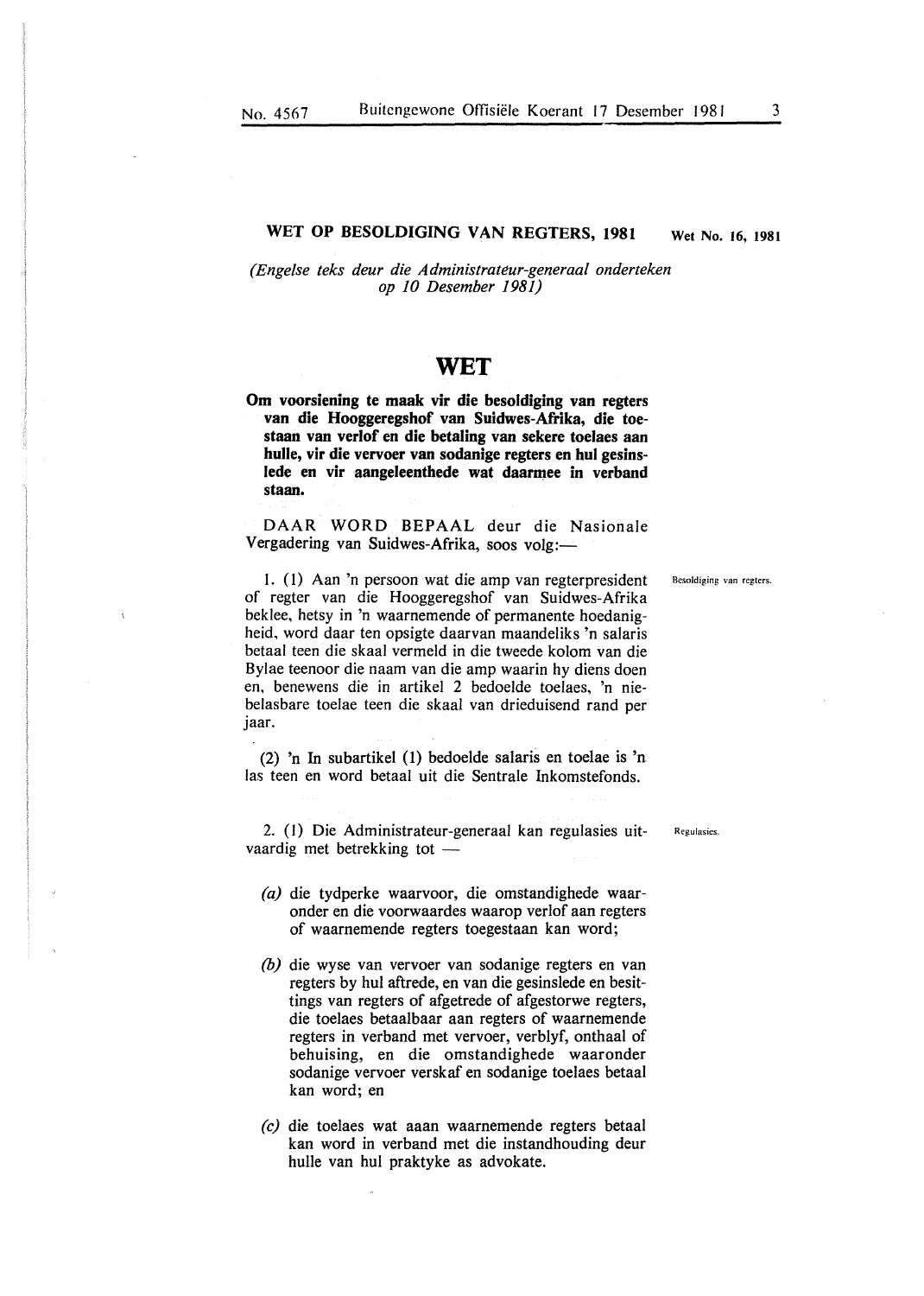Act No. 16, 1981

#### JUDGES' REMUNERATION ACT, 1981

(2) A regulation under subsection (1) may provide that any allowance referred to in paragraph (b) or (c) of that subsection, shall be calculated either in accordance with a scale or having regard to the expenditure actually incurred in connection with the matter concerned.

Repeal of laws.

Short title and commence-

ment.

3. The Judges' Remuneration Act, 1978 (Act 91 of 1978), the Judges' Remuneration Amendment Act, 1979 (Act 63 of 1979), the Judges' Remuneration Amendment Act, 1980 (Act  $47$  of 1980) and the Judges' Remuneration Amendment Act. 1981 (Act 52 of 1981), are hereby repealed.

4. This Act shall be called the Judges' Remuneration Act, 1981, and shall come into operation on the date of commencement of the Supreme Court of South West Africa Proclamation, 1981 (Proclamation 222 of 1981).

alian ketau die als danger en de Politike en de keizer

#### up the complete many SCHEDULE **SCHEDULE**

| <b>DESIGNATION OF</b><br><b>OFFICE</b> | a shekara ta 1970, wasan ƙafa ta ƙasar | <b>SALARY PER</b><br><b>ANNUM</b> |
|----------------------------------------|----------------------------------------|-----------------------------------|
| Judge President                        |                                        | R <sub>38</sub> 000               |
| Judge                                  |                                        | R <sub>36</sub> 000               |
|                                        |                                        |                                   |

 $\label{eq:2.1} \begin{split} \mathcal{L}_{\text{G}}(\mathcal{A} \mathbf{G}) = \mathcal{L}_{\text{G}}(\mathcal{A}) = \mathcal{L}_{\text{G}}(\mathcal{A}) = \mathcal{L}_{\text{G}}(\mathcal{A}) = \mathcal{L}_{\text{G}}(\mathcal{A}) = \mathcal{L}_{\text{G}}(\mathcal{A}) = \mathcal{L}_{\text{G}}(\mathcal{A}) = \mathcal{L}_{\text{G}}(\mathcal{A}) = \mathcal{L}_{\text{G}}(\mathcal{A}) = \mathcal{L}_{\text{G}}(\mathcal{A}) = \mathcal{L}_{\text{G}}(\mathcal{A}) = \math$  $\mathcal{O}(226) \times \mathcal{O}(2) \times \mathcal{O}(2) \times \mathcal{O}(224) \times \mathcal{O}(2) \times \mathcal{O}(2) \times \mathcal{O}(2) \times \mathcal{O}(2) \times \mathcal{O}(2)$ 

 $\begin{split} &\mathcal{L}(\mathbf{A}) + \mathcal{L}(\mathbf{A}) \mathcal{L}(\mathbf{A}) = \mathcal{L}(\mathbf{A}) + \mathcal{L}(\mathbf{A}) \mathcal{L}(\mathbf{A}) \\ &\mathcal{L}(\mathbf{A}) \mathcal{L}(\mathbf{A}) + \mathcal{L}(\mathbf{A}) \mathcal{L}(\mathbf{A}) = \mathcal{L}(\mathbf{A}) + \mathcal{L}(\mathbf{A}) \mathcal{L}(\mathbf{A}) \\ &\qquad - \mathcal{L}(\mathbf{A}) \mathcal{L}(\mathbf{A}) \mathcal{L}(\mathbf{A}) + \mathcal{L}(\$ 

 $\begin{split} \mathbf{P}_1 & = \mathbf{P}_2^T \left[ \begin{array}{cc} \mathbf{Q}_1^T \mathbf{Q}_2^T \mathbf{Q}_3^T \end{array} \right] \,, \qquad \qquad \qquad \qquad \mathbf{Q}_2^T \mathbf{Q}_2^T \mathbf{Q}_3^T \mathbf{Q}_4^T \mathbf{Q}_5^T \mathbf{Q}_5^T \mathbf{Q}_6^T \mathbf{Q}_7^T \mathbf{Q}_7^T \mathbf{Q}_7^T \mathbf{Q}_7^T \mathbf{Q}_7^T \mathbf{Q}_7^T \mathbf{Q}_7^T \mathbf{Q}_7^T \mathbf$